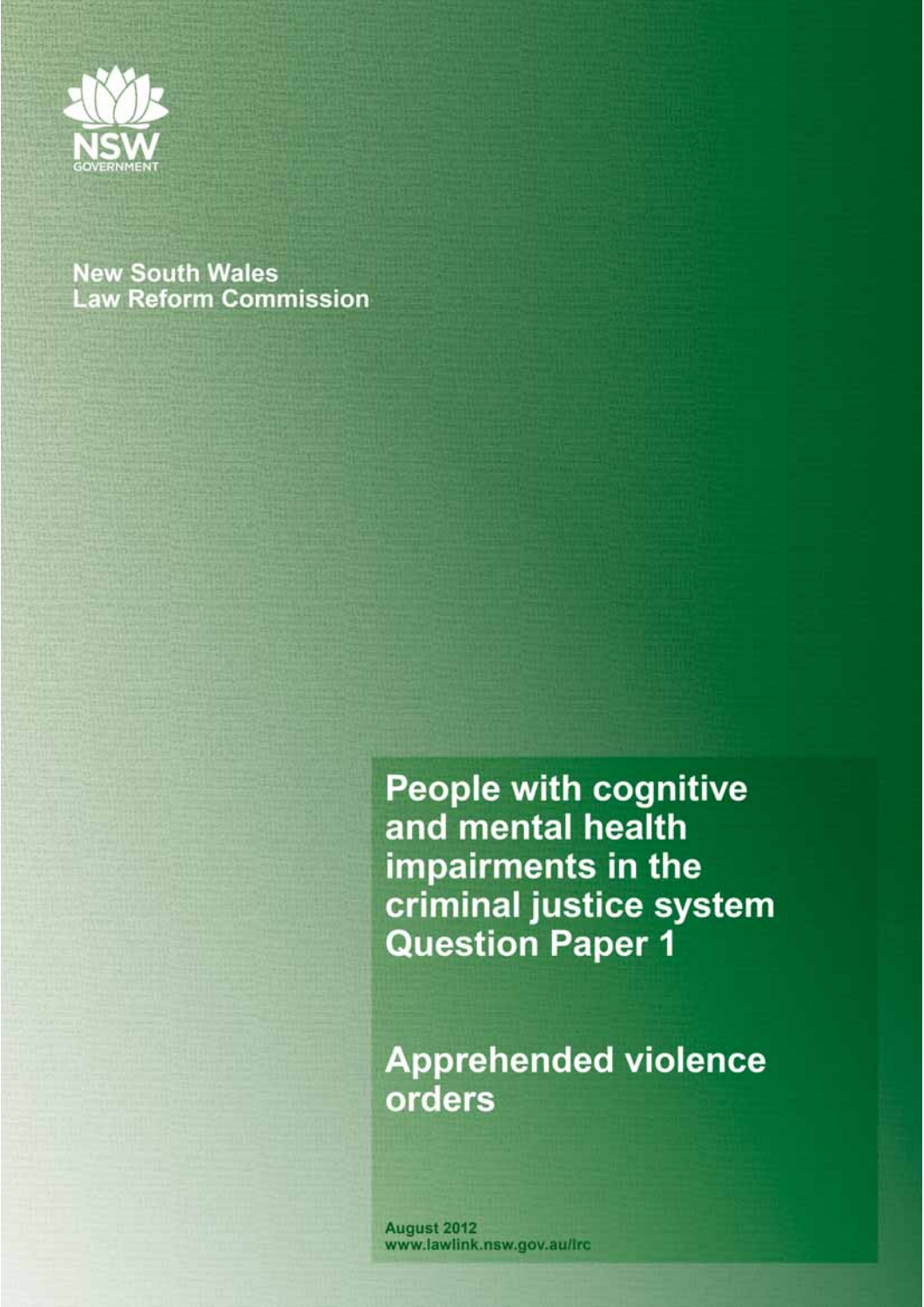# **Make a submission**

We seek your responses to Question Paper 1 in the Commission's reference on people with cognitive and mental health impairments in the criminal justice system. To tell us your views you can send your submission by:

**Post:** GPO Box 5199, Sydney NSW 2001

**DX: DX 1227 Sydney** 

**Email:** nsw\_lrc@agd.nsw.gov.au

It would assist us if you could provide an electronic version of your submission.

If you have questions about the process please email or call (02) 8061 9270.

#### **The closing date for submissions on this paper is 31 August 2012.**

#### **Use of submissions and confidentiality**

We generally publish submissions on our website and refer to them in our publications.

Please let us know if you do not want us to publish your submission, or if you want us to treat all or part of it as confidential.

We will endeavour to respect your request, but the law provides some cases where we are required or authorised to disclose information. In particular we may be required to disclose your information under the *Government Information (Public Access) Act 2009* (NSW).

In other words, we will do our best to keep your information confidential if you ask us to do so, but we cannot promise to do so, and sometimes the law or the public interest says we must disclose your information to someone else.

## **About the NSW Law Reform Commission**

The Law Reform Commission is an independent statutory body that provides advice to the NSW Government on law reform in response to terms of reference given to us by the Attorney General. We undertake research, consult broadly, and report to the Attorney General with recommendations.

For more information about us, and our processes, see our website: **<http://www.lawlink.nsw.gov.au/lrc>**

**ISBN 978-0-7347-2678-0** (electronic)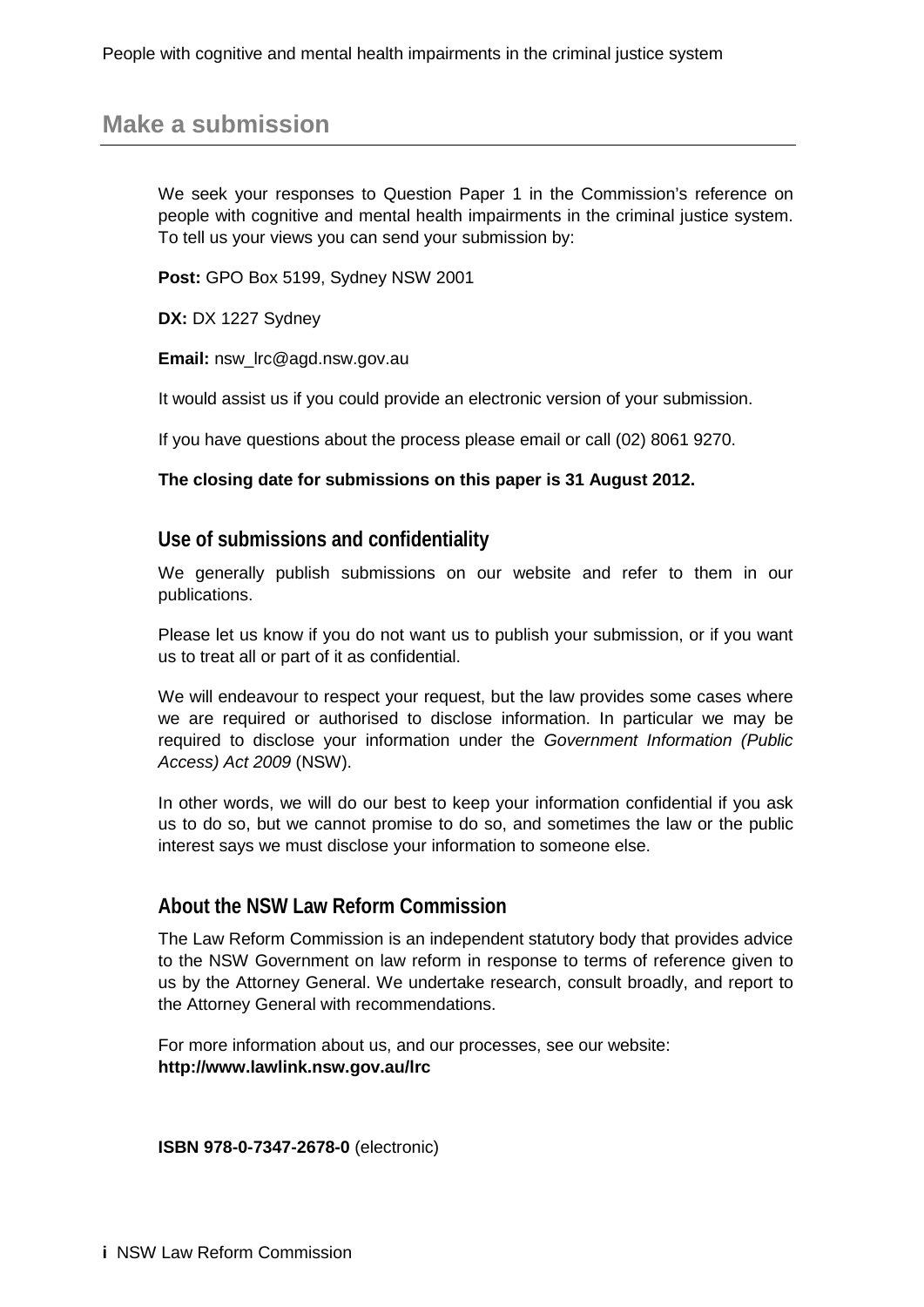- 1.1 In our Consultation Paper 11 (CP 11), we sought views on the use of apprehended violence orders (AVOs) against young people with cognitive or mental health impairments. We received written submissions and also conducted face to face consultations. We are now seeking further comment to:
	- ensure our recommendations are based on up to date information
	- **number 1** inform our consideration of the use of AVOs against adults with cognitive and mental health impairments, and
	- assist in developing responses to the problems identified from the first round of submissions and consultations.

## <span id="page-2-0"></span>**What is an AVO?**

-

- 1.2 An AVO is a court order designed to protect a person (the protected person) from violence, intimidation and stalking by the person against whom the AVO is made (the defendant).<sup>[1](#page-2-1)</sup> The order always provides that the defendant must not assault, molest, harass, threaten or otherwise interfere with, intimidate or stalk the protected person.[2](#page-2-2) The court may impose other restrictions on the defendant if they appear "necessary or desirable", including that he or she not approach or contact the protected person, and not reside with or enter the home of the protected person.<sup>[3](#page-2-3)</sup>
- 1.3 A knowing breach of an AVO is a criminal offence, and the defendant is liable for a maximum penalty of two years imprisonment or a fine of \$5500 or both. Unless the court orders otherwise, a person who breaches an AVO with an act of violence must be sentenced to a term of imprisonment.<sup>[4](#page-2-4)</sup>
- <span id="page-2-3"></span><span id="page-2-2"></span><span id="page-2-1"></span>1.4 Apprehended Domestic Violence Orders (ADVO) can be made against a person who is in a domestic relationship with the protected person. These include family

<sup>1.</sup> *Crimes (Domestic and Personal Violence) Act 2007* (NSW) s 9(2)(a), s 10(2)(a).

<sup>2.</sup> *Crimes (Domestic and Personal Violence) Act 2007* (NSW) s 36.

<sup>3.</sup> *Crimes (Domestic and Personal Violence) Act 2007* (NSW) s 35(2).

<span id="page-2-4"></span><sup>4.</sup> *Crimes (Domestic and Personal Violence) Act 2007* (NSW) s 14.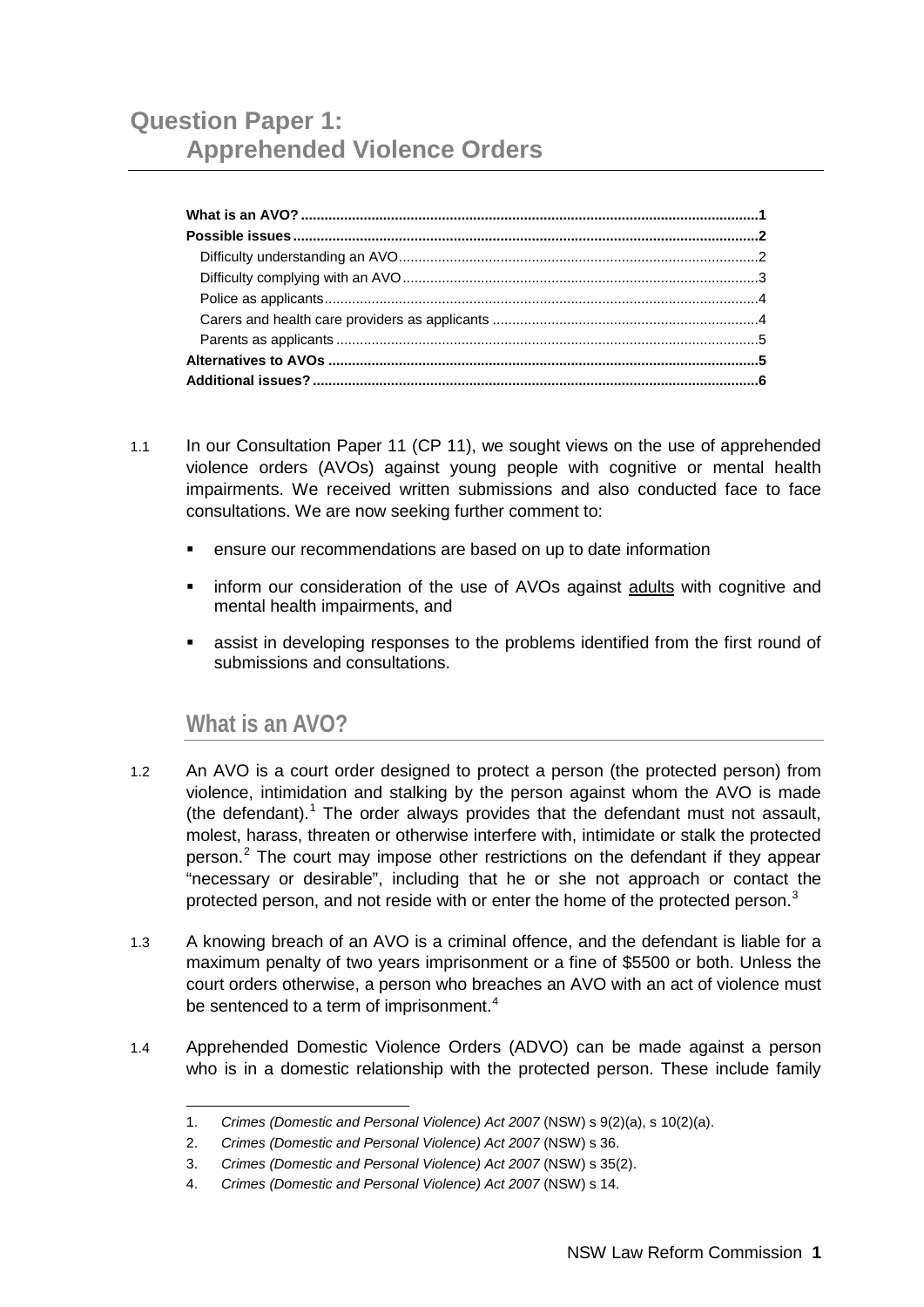members, residents of the same residential care facility, and paid and unpaid carers.[5](#page-3-2) Apprehended Personal Violence Orders (APVO) can be made against any other person. The orders are similar in their effect, but there are differences in the obligations of police officers and the court, the availability of alternative dispute resolution mechanisms and costs.<sup>[6](#page-3-3)</sup>

- 1.5 An application for an AVO can be made by the person in need of protection, if that person is over 16, or by the police.<sup>[7](#page-3-4)</sup> The police must apply for an ADVO if they suspect or believe that a domestic violence offence, stalking or intimidation with intention to cause fear of physical or mental harm or a child abuse offence has been committed or is likely (unless there is a good reason not to).<sup>[8](#page-3-5)</sup> The legislation also specifically states that reluctance on the part of the person in need of protection does not itself constitute a good reason for the police to not apply for an AVO, if that person is a victim of or threatened with violence, or if the person has an intellectual disability and does not have a quardian.<sup>[9](#page-3-6)</sup>
- 1.6 We note that the person in need of protection may, in some cases, also be a person with a cognitive or mental health impairment. For example he or she may be another resident in a group home.

## <span id="page-3-0"></span>**Possible issues**

## **Incidence of AVOs**

<span id="page-3-1"></span>1.7 While the number of APVOs granted has remained relatively steady, the number of ADVOs made in the last 10 years has risen from 18,853 in 2001 to 24,903 in  $2011.<sup>10</sup>$  $2011.<sup>10</sup>$  $2011.<sup>10</sup>$  However, data in relation to the number of orders made against, and breaches by, people with cognitive or mental health impairments is not available. Yet submissions to CP 11 suggested that orders against young people with cognitive and mental health impairments, and breaches by them are common.<sup>[11](#page-3-8)</sup>

#### **Question 1**

Are AVOs frequently made against adults with cognitive or mental health impairments? Are those AVOs frequently breached?

<span id="page-3-2"></span><sup>-</sup>5. *Crimes (Domestic and Personal Violence) Act 2007* (NSW) s 5.

<span id="page-3-3"></span><sup>6.</sup> *Crimes (Domestic and Personal Violence) Act 2007* (NSW) s 21, 39, 43, 49, 53, 99.

<span id="page-3-4"></span><sup>7.</sup> *Crimes (Domestic and Personal Violence) Act 2007* (NSW) s 48(2)(a), 48(3).

<span id="page-3-5"></span><sup>8.</sup> *Crimes (Domestic and Personal Violence) Act 2007* (NSW) s 49(1), 49(4)(b).

<span id="page-3-7"></span><span id="page-3-6"></span><sup>9.</sup> *Crimes (Domestic and Personal Violence) Act 2007 (NSW) s 49(6).* 

<sup>10.</sup> NSW Bureau of Crime Statistics and Research, NSW *Criminal Court Statistics 2001*, 7; NSW Bureau of Crime Statistics and Research, "NSW Local Courts 2011, Apprehended Violence Orders Granted: Statistical Division of Residence of Person of Interest" [<www.bocsar.nsw.gov.au/lawlink/bocsar/ll\\_bocsar.nsf/pages/bocsar\\_court\\_stats>](http://www.bocsar.nsw.gov.au/lawlink/bocsar/ll_bocsar.nsf/pages/bocsar_court_stats).

<span id="page-3-8"></span><sup>11.</sup> Law Society of NSW, *Submission MH36*, 8-9; Legal Aid NSW, *Submission MH38*, 6.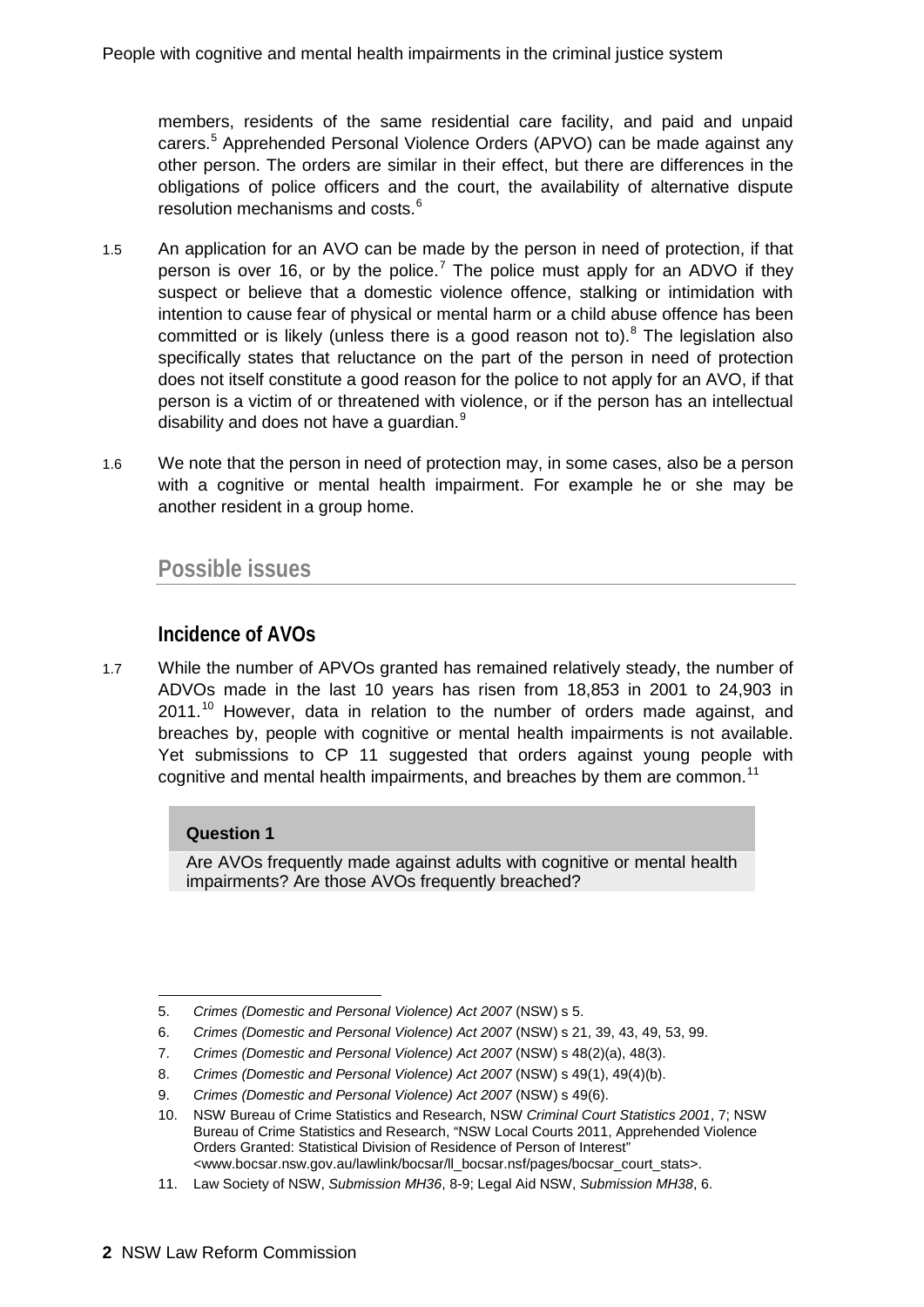## **Difficulty understanding an AVO**

- 1.8 In submissions to CP 11 stakeholders agreed that young people with cognitive or mental health impairments have difficulties understanding the complex language used in AVOs and remembering the conditions imposed.
- 1.9 This issue of comprehension was explored in the 2010 case of *Farthing v Phipps,*  an appeal against the making of an AVO. There was expert evidence that the defendant had "no conception of the meaning of the AVO and no capacity to meaningfully comply with this". The District Court noted that when making an AVO, the Court is to consider "any other relevant matter" and concluded that the fact that the defendant cannot comprehend the terms of the order, and is therefore unable to comply with it, is a sufficient reason why an order should not be made.<sup>[12](#page-4-1)</sup>

#### **Question 2**

- 1. In your experience do adults with cognitive and mental health impairments also have problems understanding AVOs? Please provide examples of successful and/or unsuccessful uses of AVOs against people with cognitive and mental health impairments.
- 2. Has the practice of the courts changed since *Farthing v Phipps*? Should the *Crimes (Domestic and Personal Violence) Act 2007*  (NSW) provide that an AVO may not be made against a person who does not have the capacity to understand or comply with it?
- 3. If the *Crimes (Domestic and Personal Violence) Act 2007* (NSW) is so amended, what legal or practical steps should be taken for the protection of the person in need of protection (whether or not that person also has a cognitive or mental health impairment)?

## <span id="page-4-0"></span>**Difficulty complying with an AVO**

1.10 Even when a person with a cognitive or mental health impairment is able to understand an AVO, his or her impairment may make compliance difficult. Submissions report that the impulsivity associated with some impairments means that breaches can occur more frequently,<sup>[13](#page-4-2)</sup> and suggest that alternative responses need to be found outside the criminal justice system.<sup>[14](#page-4-3)</sup>

#### **Question 3**

- 1. In your experience do adults with cognitive and mental health impairments have difficulties complying with AVOs because of their impairments? Please give examples.
- 2. If so, how do you think the criminal justice system should respond to this situation? What alternatives are or should be available?

<span id="page-4-1"></span><sup>-</sup>12 *Farthing v Phipps* [2010] NSWDC 317 [33].

<span id="page-4-2"></span><sup>13</sup> Department of Human Services (Juvenile Justice), *Submission MH35*,14.

<span id="page-4-3"></span><sup>14</sup> Legal Aid NSW, *Submission MH38*, 6.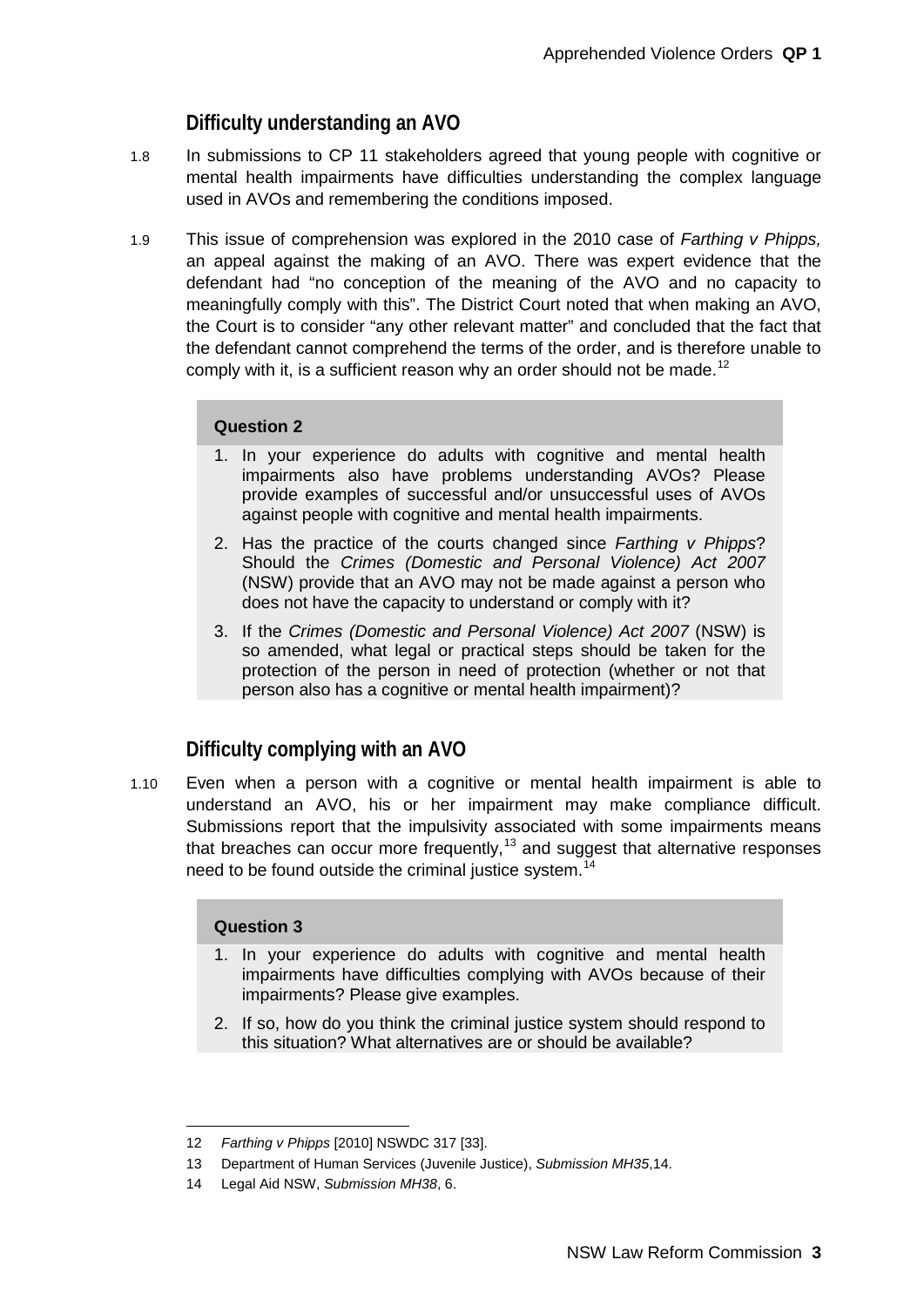## **Police as applicants**

- <span id="page-5-0"></span>1.11 A person may call police in the expectation that they will intervene in a violent incident. However in certain circumstances police must apply for an AVO, even if the protected person does not wish the application to be made. This is intended to prevent undue pressure being put on victims of domestic violence. Submissions and consultations have indicated that this lack of discretion can be problematic in the case of people with cognitive or mental health impairments, particularly in relation to paid carers.<sup>[15](#page-5-2)</sup>
- 1.12 Paid carers are included in the wide definition of a domestic relationship<sup>[16](#page-5-3)</sup> and therefore caught by the mandatory provisions. According to Ageing, Disability and Home Care, an AVO against a patient "compromises the worker's ability to maintain rapport and continue in a supportive relationship with the person."<sup>[17](#page-5-4)</sup> In consultation it was also suggested that an AVO can create problems for a young person in residential care, as it is the policy of some homes that patients subject to an AVO granted to a carer cannot continue to reside in the home.

#### **Question 4**

- 1. Should there be an exception to the requirement for police to apply for an AVO in situations involving residential care of a person with a cognitive or mental health impairment? How should such an exception be framed?
- 2. Should any other changes be made to address this issue?

## **Carers and health care providers as applicants**

<span id="page-5-1"></span>1.13 A carer may apply for an AVO against a young person or adult with a cognitive or mental health impairment. Submissions suggested that the use of AVOs against young people in this context is inappropriate. As the Shopfront Youth Legal Centre explained:

> While we do not condone violence, and we do not suggest that...carers should have to accept it on a daily basis, we do not believe that criminal justice interventions or AVOs are always an appropriate response.<sup>[18](#page-5-5)</sup>

1.14 One submission also raised concerns about the possibility of health care providers applying for AVOs against patients, noting that in remote areas or where the defendant does not have access to private transport, the result could be a serious restriction on access to health care.<sup>[19](#page-5-6)</sup>

<span id="page-5-2"></span><sup>-</sup>15. Department of Human Services (Ageing, Disability and Home Care), *Submission MH35*, 47; Law Society of NSW, *Submission MH36*, 8-9.

<span id="page-5-3"></span><sup>16</sup> *Crimes (Domestic and Personal Violence) Act 2007* (NSW) s 5.

<span id="page-5-4"></span><sup>17.</sup> Department of Human Services (Ageing, Disability and Home Care), *Submission MH35*, 47.

<span id="page-5-5"></span><sup>18.</sup> Shopfront Youth Legal Centre, *Submission MH41*, 8.

<span id="page-5-6"></span><sup>19.</sup> Public Interest Advocacy Centre, *Submission MH40*, 32.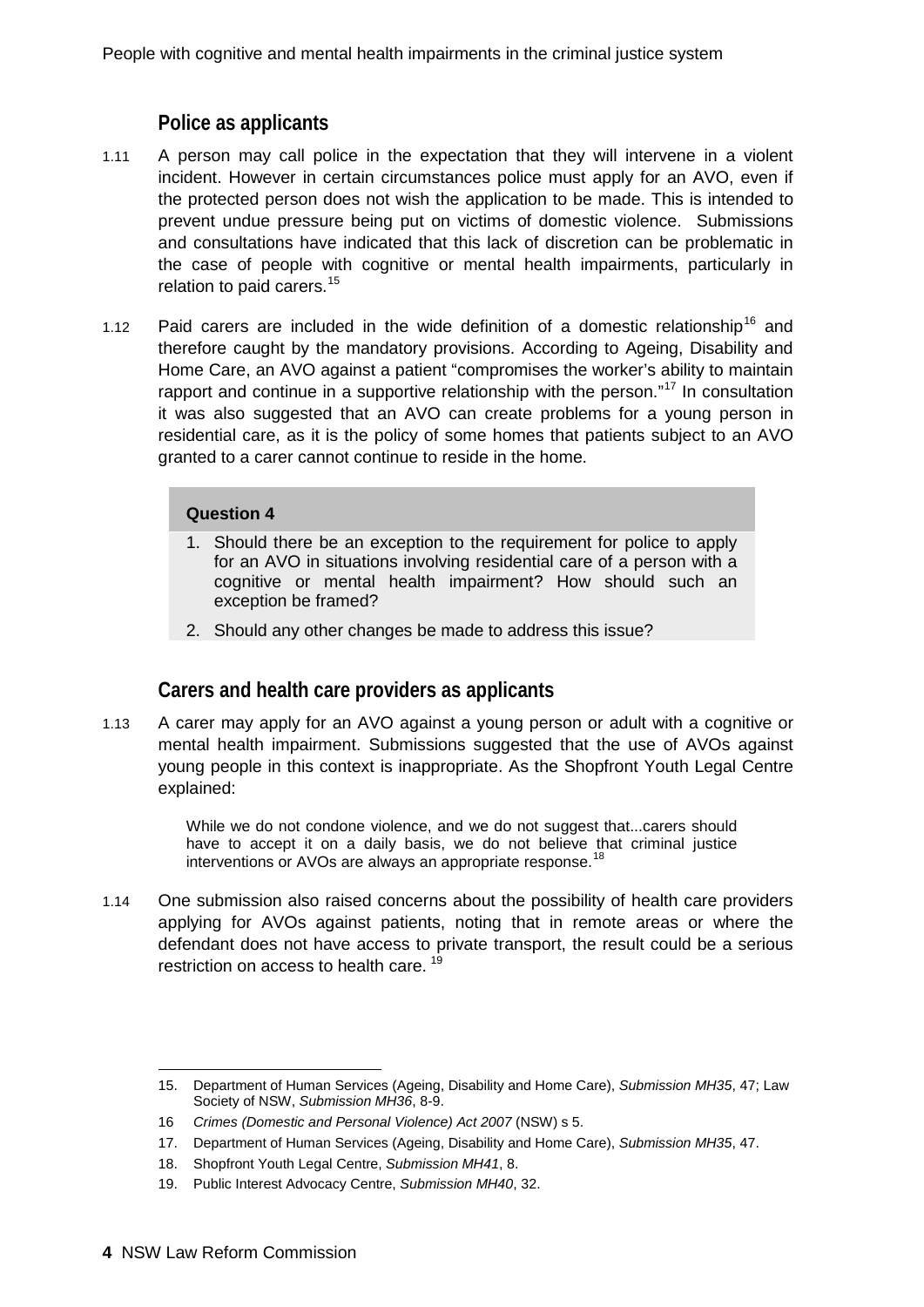#### **Question 5**

- 1. Are carers seeking AVOs against people with cognitive or mental health impairments? In what circumstances? When is this effective or ineffective? What alternative could or should carers have in this situation?
- 2. In your experience are AVOs being used by health care providers in a way that unreasonably limits access to health care? How can this be avoided?

#### **Parents as applicants**

<span id="page-6-0"></span>1.15 Parents may apply for AVOs against their children, including adult children. According to Legal Aid NSW "parents of young people with cognitive or mental health impairments are...using AVOs to discipline children who they cannot control".<sup>[20](#page-6-2)</sup> In consultation it was suggested that parents may also make these applications when they are unable to access treatment or services for their children or support for themselves. Presently, the Local Court can divert a person into treatment when they are charged with a breach, but not when an application for an AVO is made against them.

#### **Question 6**

Are parents seeking AVOs against children (including adult children) with cognitive or mental health impairments? In what circumstances? When is this effective or ineffective? What alternatives could or should parents have in this situation?

## <span id="page-6-1"></span>**Alternatives to AVOs**

1.16 While a criminal justice response is sometimes necessary, it is not the only or the best response to the challenging behaviour sometimes exhibited by people with cognitive or mental health impairments. Alternative responses include mediation, group work, counselling, training and support for parents and carers, medical treatment and behaviour change programs for people with cognitive or mental health impairments.

#### **Question 7**

- 1. Which alternative responses are useful responses to intimidating behaviour? In what circumstances?
- 2. How can the use of alternatives to AVOs be encouraged by the criminal justice system?

<span id="page-6-2"></span><sup>-</sup>20. Legal Aid NSW, *Submission MH38,* 6.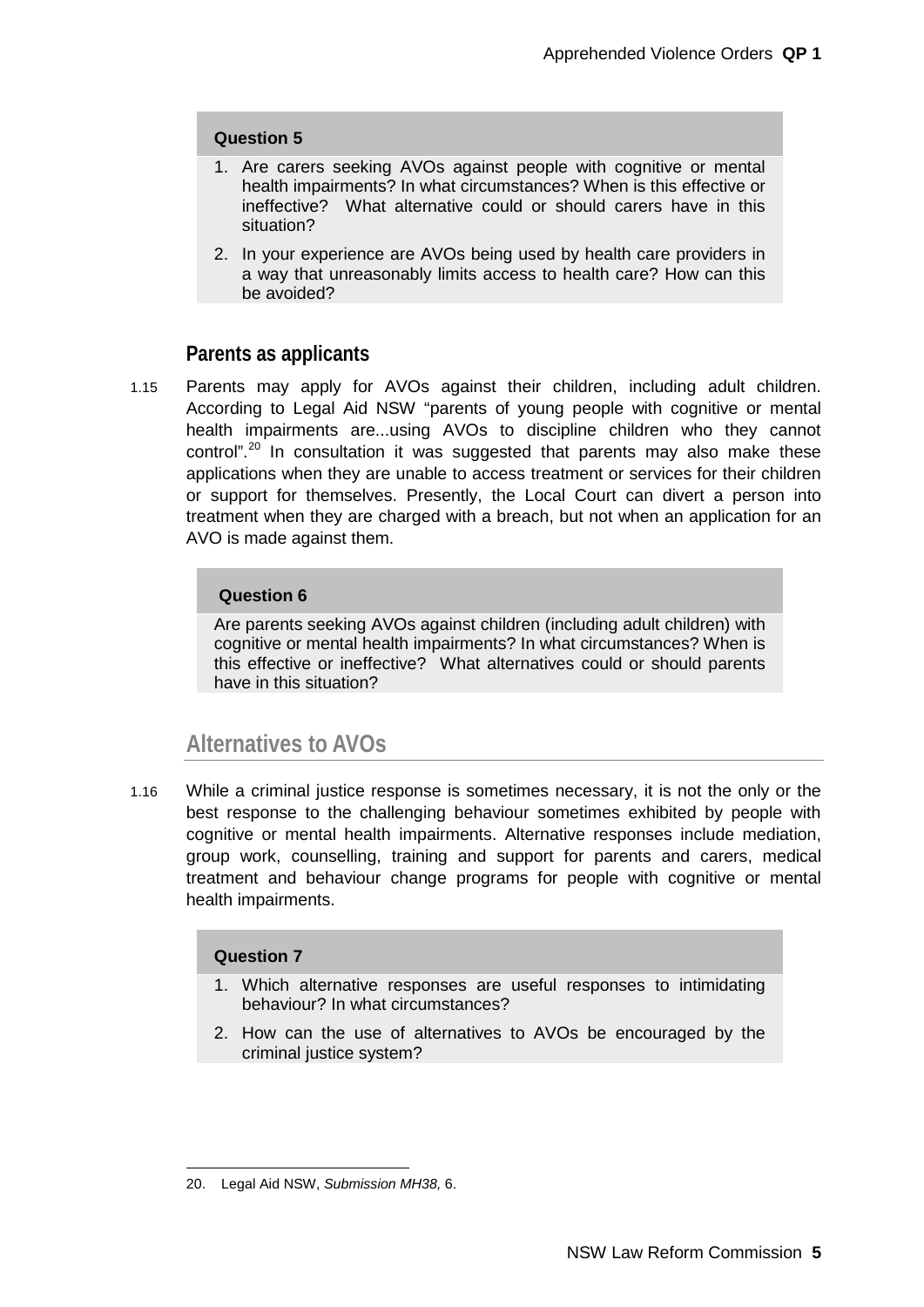# **Additional issues?**

<span id="page-7-0"></span>1.17 We invite stakeholders to advise us whether any other issues arise in relation to people with cognitive and mental health impairments as respondents to AVOs.

#### **Question 8**

Are there any outstanding issues in relation to AVOs granted against people with a cognitive or mental health impairment?